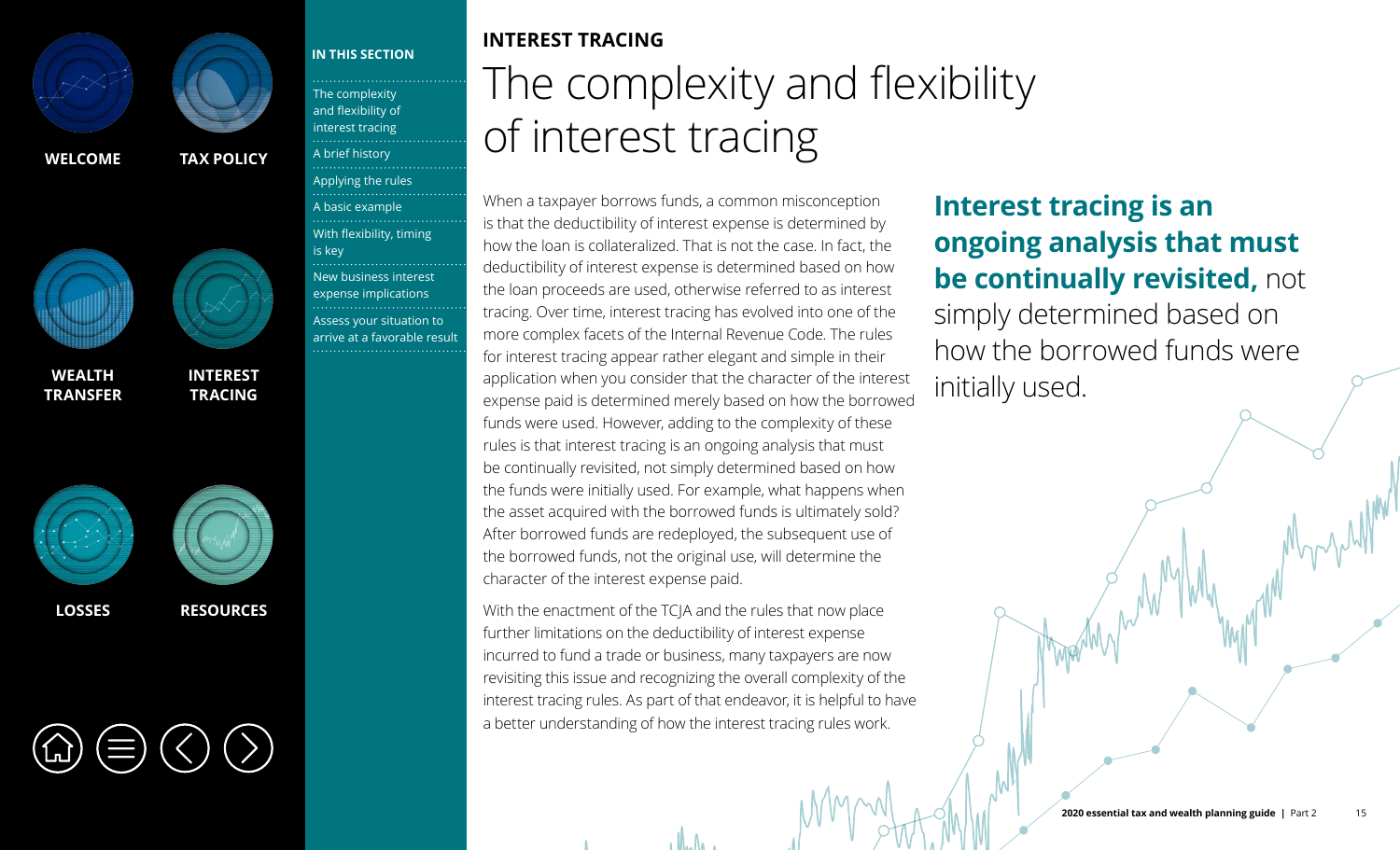<span id="page-1-0"></span>



**WEALTH [TRANSFER](#page--1-0)**





**[INTEREST](#page-0-0)  TRACING**

The complexity [and flexibility of](#page-0-0)  interest tracing A brief history

**IN THIS SECTION**

[Applying the rules](#page-2-0) [A basic example](#page-3-0)

[With flexibility, timing](#page-4-0) 

[New business interest](#page-6-0)  expense implications Assess your situation to [arrive at a favorable result](#page-8-0)

is key



## **INTEREST TRACING** A brief history

Prior to the Tax Reform Act of 1986 (1986 TRA), interest expense, regardless of type, was generally deductible. The 1986 TRA made personal interest, other than qualified residence interest, nondeductible and limited deductions for other types of interest expense. Shortly thereafter, guidance was issued that introduced interest tracing. As mentioned above, the interest tracing rules

determine the character of interest expense by tracing the use of the loan proceeds to specific asset acquisitions or expenditures. These rules place the emphasis on the loan's use, rather than on the underlying asset used to collateralize the loan. The various categories of interest expense are as follows:

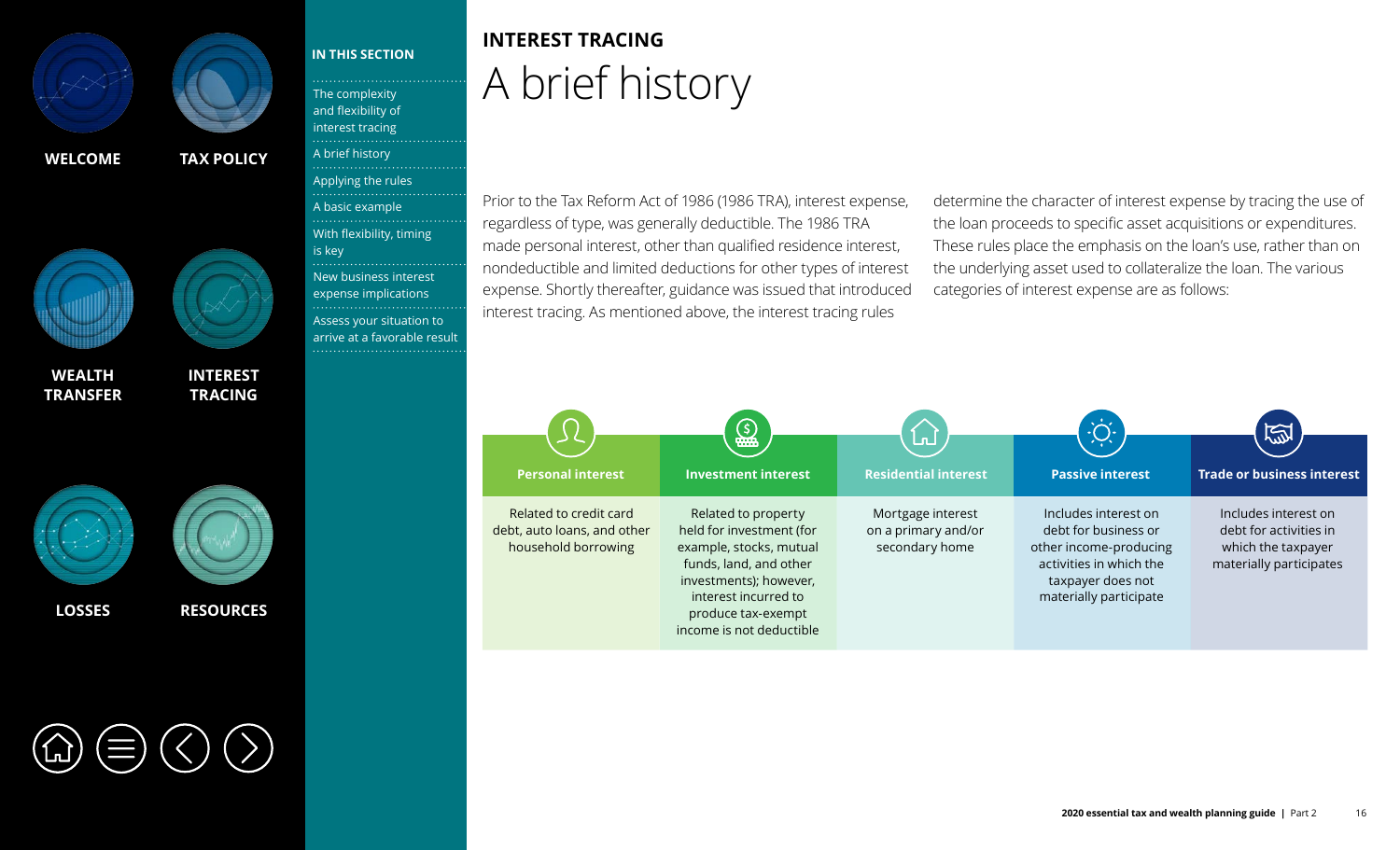<span id="page-2-0"></span>



**WEALTH [TRANSFER](#page--1-0)**





**[INTEREST](#page-0-0)  TRACING** The complexity [and flexibility of](#page-0-0)  interest tracing [A brief history](#page-1-0)

**IN THIS SECTION**

[A basic example](#page-3-0)

is key

[With flexibility, timing](#page-4-0) 

[New business interest](#page-6-0)  expense implications Assess your situation to [arrive at a favorable result](#page-8-0)

Applying the rules<br>……………………………

### **[LOSSES](#page--1-0) [RESOURCES](#page--1-0)**

## **INTEREST TRACING** Applying the rules

With that as background, how would you apply the interest tracing rules? As an example, assume a taxpayer borrowed from a bank and used the loan proceeds to purchase a boat. Assume that the loan was secured by an investment account held with the bank. It may feel intuitive to determine the deductibility of the interest expense based on how the loan is secured. Under that approach, the interest expense would be characterized as investment interest expense due to the loan being secured by investment assets. However, as we learned earlier, the interest tracing rules stipulate that, to determine the character of the interest expense, a taxpayer must trace how the loan proceeds were used. Since the loan proceeds were used to purchase a boat, which in this case is a personal asset, the interest expense should be categorized as personal, and therefore nondeductible.

Next, consider what happens when the proceeds are redeployed. Assume that at some time in the future the taxpayer decides to sell the boat and then use the proceeds from the sale of the boat to purchase inventory for their sole proprietorship. The interest expense on the loan is now subsequently traced to a business expense and thus the character of the interest expense changes from personal to trade or business. Note that this does not retroactively affect the interest expense incurred while the proceeds were traced to the acquisition of the boat. As such, the

taxpayer has personal interest expense until the boat is sold and business interest expense once the proceeds from the sale of the boat are used for the taxpayer's business.

Let's now take a step back and add some more complexity to our scenario. Assume that before our taxpayer purchased their boat, the loan proceeds were first deposited into an investment bank account rather than being immediately disbursed to purchase the boat. How would our result change? The interest tracing rules determine that a deposit of loan proceeds into an account is treated as an investment expenditure and amounts held in an account (whether or not the account is interestbearing) are treated as property held for investment. What that tells us is that upon the deposit of the loan proceeds into our taxpayer's bank account, the interest expense incurred would be characterized as investment interest expense. Recall that the interest tracing rules require the debt to be reallocated whenever the proceeds are used for another expenditure. Therefore, our taxpayer would have investment interest expense upon the deposit of the loan proceeds into their bank account, which would be recharacterized as personal interest expense upon the use of the loan proceeds to purchase their boat, then further recharacterized as trade or business interest expense upon using the sales proceeds from the boat to purchase inventory for their sole proprietorship.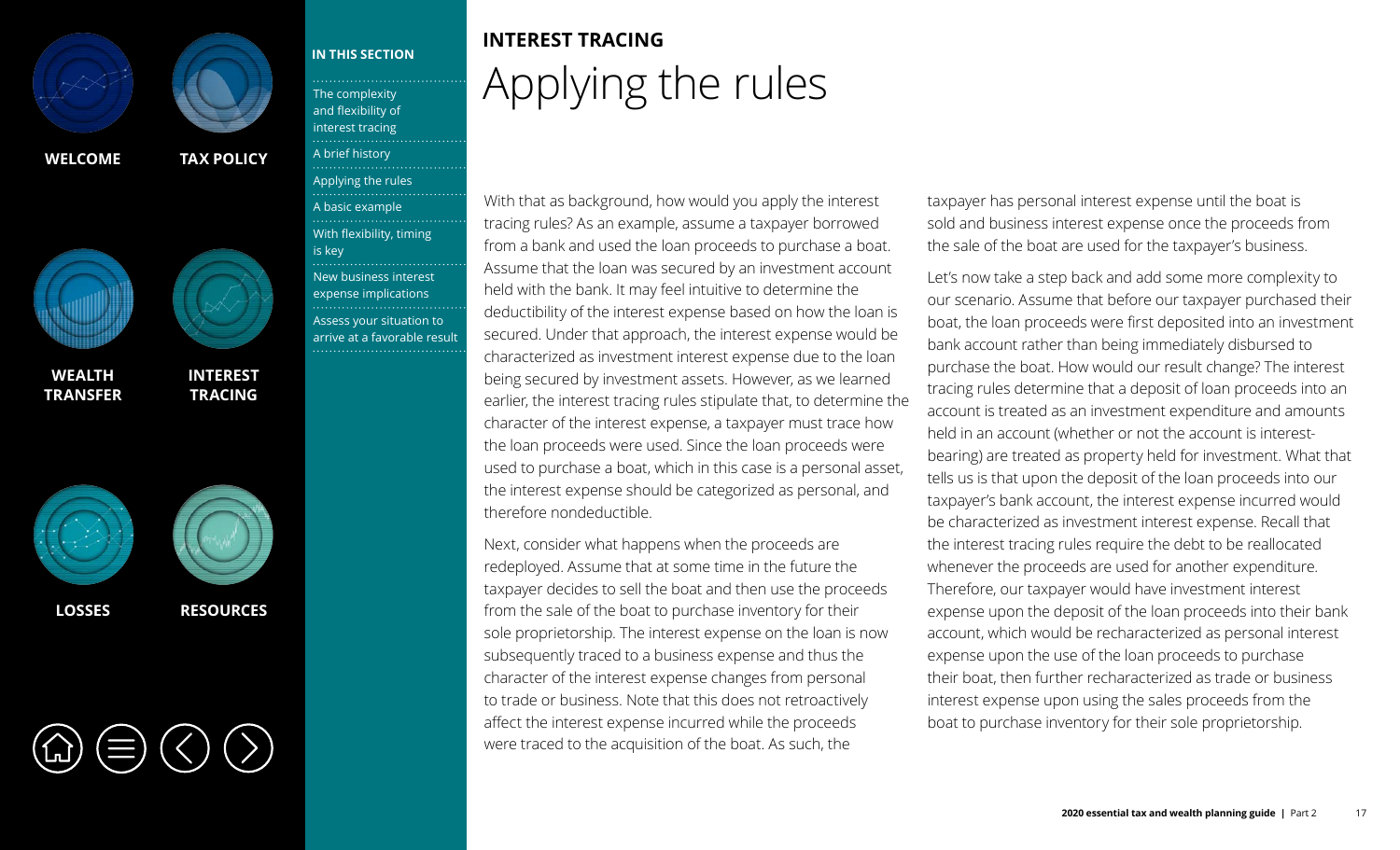<span id="page-3-0"></span>







**WEALTH [TRANSFER](#page--1-0)**



**[INTEREST](#page-0-0)  TRACING**



**[LOSSES](#page--1-0) [RESOURCES](#page--1-0)**



### **IN THIS SECTION**

The complexity [and flexibility of](#page-0-0)  interest tracing [A brief history](#page-1-0) [Applying the rules](#page-2-0) A basic example [With flexibility, timing](#page-4-0)  is key [New business interest](#page-6-0)  expense implications Assess your situation to

[arrive at a favorable result](#page-8-0)



**JAN 1**

**FEB**

**APR 1** 

**MAR 31**

**INTEREST TRACING**

A basic example

**SEP 1 OCT NOV DEC 31** The **entire \$100,000 of debt is treated as an investment expenditure** because the entire amount of loan proceeds is held in an investment account.

**\$20,000 of debt is allocated to a personal expenditure**, since \$20,000 of the loan has been used to buy a boat, but the **remaining \$80,000 remains allocated to an investment expenditure**, since that amount remains in an investment account.

**\$20,000 of debt is now allocated to a trade or business,** since the personal asset was sold, with the sales proceeds being used to fund the taxpayer's business, and **\$80,000 remains allocated to an investment expenditure**, as that amount remains in an investment account.

Let's explore interest tracing further with another example. Assume a taxpayer borrows \$100,000 on January 1 and immediately uses the proceeds to open a non-interest-bearing checking account. No other amounts are deposited in the account during the year, and no portion of the principal amount of the debt is repaid during the year. On April 1, the taxpayer uses \$20,000 of the debt proceeds held in the account to purchase a boat. On September 1, the taxpayer sells the boat and uses the \$20,000 of proceeds from the sale of the boat to purchase inventory for their business. The result of this activity is shown to the left.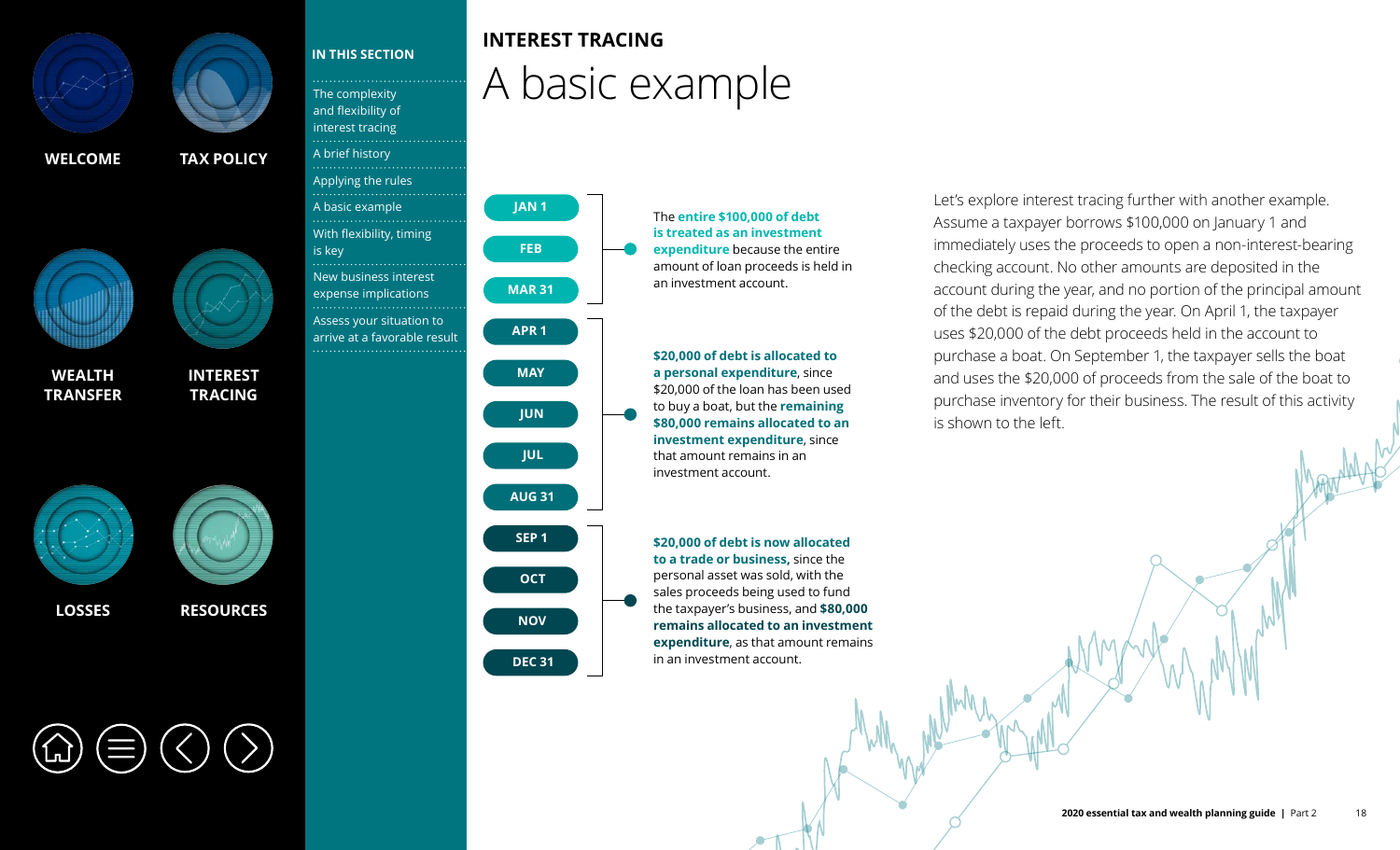<span id="page-4-0"></span>



**WEALTH [TRANSFER](#page--1-0)**





**TRACING**



The complexity [and flexibility of](#page-0-0)  interest tracing [A brief history](#page-1-0) [Applying the rules](#page-2-0) [A basic example](#page-3-0) With flexibility, timing is key [New business interest](#page-6-0)  expense implications Assess your situation to [arrive at a favorable result](#page-8-0)

**IN THIS SECTION**

**[INTEREST](#page-0-0)** 

**[LOSSES](#page--1-0) [RESOURCES](#page--1-0)**

## **INTEREST TRACING** With flexibility, timing is key

Another factor in the interest tracing rules is that a taxpayer may treat any expenditure made from an account within 30 days before or 30 days after debt proceeds are deposited in that account as being made from those loan proceeds. As an example, suppose a taxpayer spends \$10,000 from an account to acquire a publicly traded stock investment. Ten days later, the taxpayer deposits loan proceeds into the same account. This rule allows the taxpayer to treat the acquisition of their stock investment as being made from the loan proceeds and thus trace the interest expense as investment interest expense. The 30-day rule provides flexibility to taxpayers to analyze the impact of the interest tracing rules; timing is the key.

While we have only reviewed a few scenarios, we hope it is apparent that the interest tracing rules, while quite complex in their application, also provide significant flexibility that can be beneficial to taxpayers. This flexibility provides an opportunity for planning. By anticipating borrowing needs and identifying asset acquisitions or expenses that can yield an interest expense deduction if funded with loan proceeds, a taxpayer can determine what steps they need to take to improve their tax posture.

# **By anticipating borrowing**

**needs** and identifying asset acquisitions or expenses that can yield an interest expense deduction if funded with loan proceeds, **a taxpayer can determine what steps they need to take to improve their tax posture.**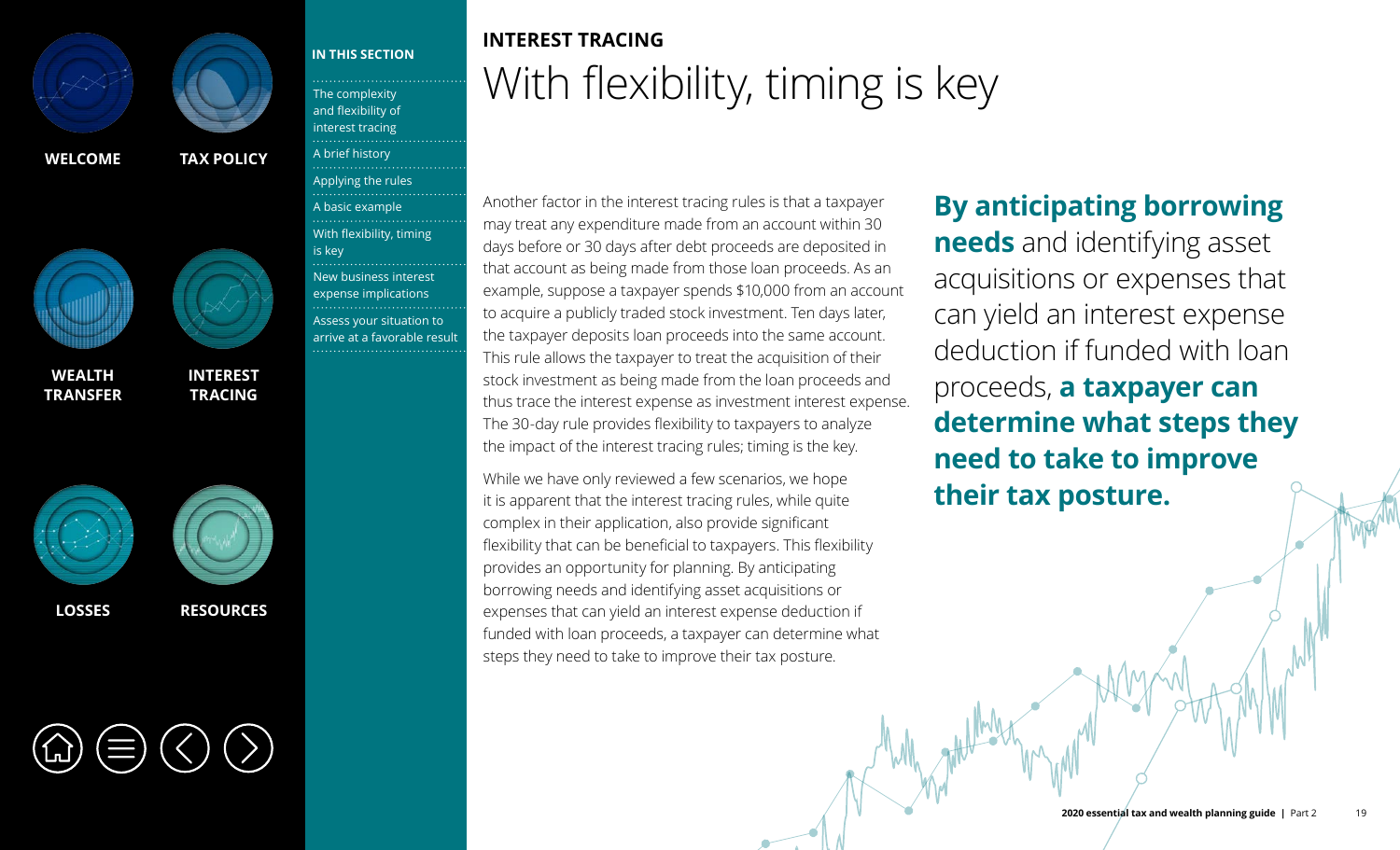



**WEALTH [TRANSFER](#page--1-0)**





### **[LOSSES](#page--1-0) [RESOURCES](#page--1-0)**

**[INTEREST](#page-0-0)  TRACING**

The complexity [and flexibility of](#page-0-0)  interest tracing [A brief history](#page-1-0)

**IN THIS SECTION**

[A basic example](#page-3-0)

. . . . . . . . . . . . . . . .

. . . . . . . . . . . . . . . . .

is key

[Applying the rules](#page-2-0)<br>…………<u>…………………</u>…

[With flexibility, timing](#page-4-0) 

[New business interest](#page-6-0)  expense implications Assess your situation to [arrive at a favorable result](#page-8-0)

## **INTEREST TRACING** With flexibility, timing is key

It is important to note that debt incurred by a taxpayer to acquire an interest in a passthrough entity or debt incurred by a passthrough entity to fund distributions to its owners adds an additional layer of complexity that is beyond the scope of this article. If these facts are a part of your analysis, reach out to your tax adviser to determine how the interest tracing rules will affect you.

Next, we will discuss changes to the deductibility of business interest expense. In the past, business interest expense was often viewed as providing the most benefit for interest expense deduction purposes. While that may still be the case, given the changes discussed next, taxpayers may be surprised to find that something other than business interest expense provides a more tax-efficient result. As such, thoughtful planning in this area is critical.

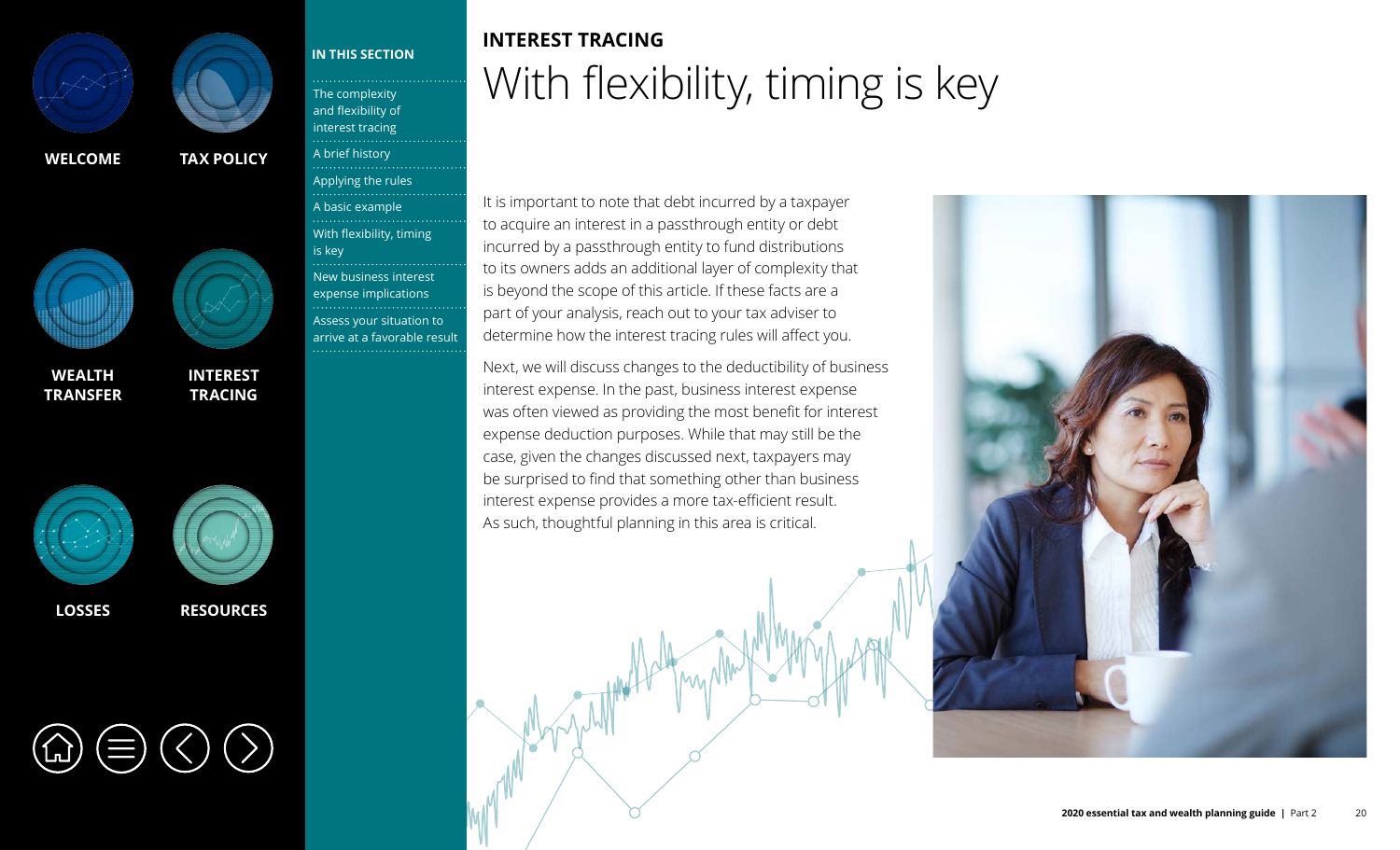<span id="page-6-0"></span>



**WEALTH [TRANSFER](#page--1-0)**





### **IN THIS SECTION**

The complexity [and flexibility of](#page-0-0)  interest tracing [A brief history](#page-1-0) [Applying the rules](#page-2-0) [A basic example](#page-3-0) [With flexibility, timing](#page-4-0)  is key New business interest expense implications Assess your situation to [arrive at a favorable result](#page-8-0)

**[INTEREST](#page-0-0)  TRACING**



**INTEREST TRACING** New business interest expense implications

The TCJA ushered in several fundamental changes that generally place limitations on the deductibility of business interest expense. These rules are highly complex and are applied differently depending on how a taxpayer's business is structured. For many taxpayers, this new limitation on the deductibility of trade or business interest expense places a renewed focus on the interest tracing rules since, as we learned earlier, interest expense is characterized based on how the loan proceeds are used. The following is a high-level discussion of the business interest expense limitations applied at the individual taxpayer level.

In general, taxpayers can deduct business interest expense, which is interest paid or accrued on indebtedness properly allocable to a trade or business. For example, assume a taxpayer obtains a loan from a bank and uses the proceeds to buy inventory for their business, a single-member LLC that is disregarded for income tax purposes. As the loan proceeds were used to purchase business property, the interest is categorized as business interest expense. Prior to the TCJA, in general, that interest expense would have been deductible in the year in which it was paid.

However, for business interest expense paid in tax years beginning after 2017, the deduction may be limited. The highly complex calculation applied to determine what portion of business interest expense can be currently deducted versus what portion is to be disallowed is beyond the scope of this article other than to note that (1) business interest expense that is disallowed can be carried forward indefinitely and (2) an exception to the business interest expense limitation is available for certain small-business taxpayers. Assuming our hypothetical taxpayer who bought inventory does not meet the small-business exception, the taxpayer may not receive a current deduction for the interest expense incurred.

**2020 essential tax and wealth planning guide** | Part 2 21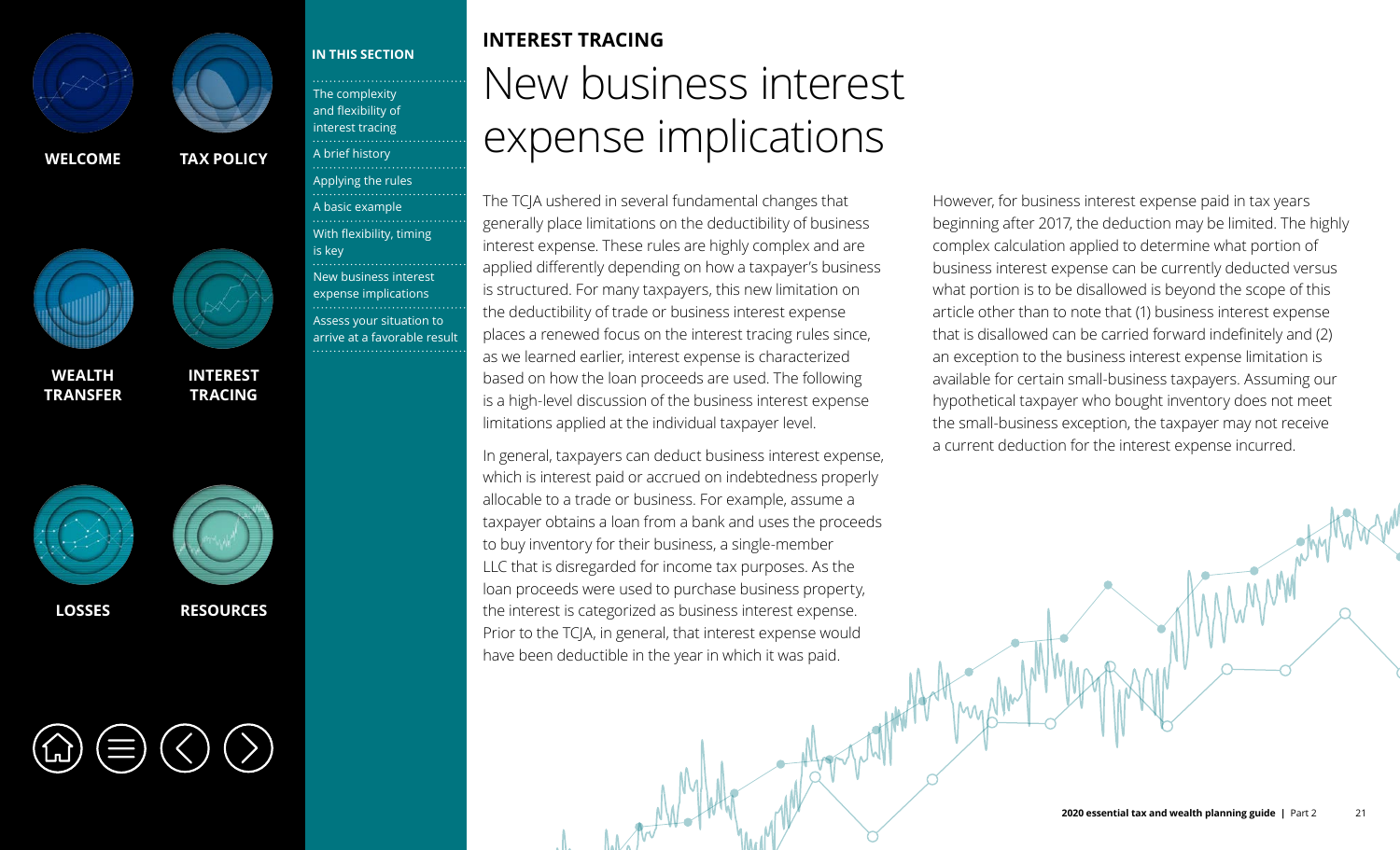



**WEALTH [TRANSFER](#page--1-0)**





### **[LOSSES](#page--1-0) [RESOURCES](#page--1-0)**

**[INTEREST](#page-0-0)  TRACING** The complexity [and flexibility of](#page-0-0)  interest tracing [A brief history](#page-1-0)

**IN THIS SECTION**

[A basic example](#page-3-0)

is key

[With flexibility, timing](#page-4-0) 

[New business interest](#page-6-0)  expense implications Assess your situation to [arrive at a favorable result](#page-8-0)

[Applying the rules](#page-2-0)<br>…………<u>…………………</u>…

## **INTEREST TRACING** New business interest expense implications

Now consider the treatment of business interest expense in comparison to the treatment of investment interest expense. In general, investment interest expense is currently deductible by an individual taxpayer as an itemized deduction, but only to the extent the taxpayer has net investment income, with any excess investment interest expense being carried forward to future years. Assume the same hypothetical individual taxpayer above, but instead of using the proceeds to purchase inventory, the taxpayer used the proceeds to purchase a publicly traded stock portfolio. As before, we begin the analysis with interest tracing. Since the debt proceeds were used to purchase a portfolio of stocks, the interest expense paid will be investment interest expense. Next, the taxpayer must determine the taxpayer's net investment income (generally, interest, dividends, and capital gains) and whether that amount exceeds the investment interest expense paid. Prior to the TCJA, net investment income was reduced by miscellaneous itemized deductions (that is, 2% deductions, such as investment advisory fees and tax preparation fees) before determining the deductibility of investment interest expense. However, as the TCJA suspended the deduction for such expenses for tax years 2018–2025, miscellaneous itemized deductions do not affect the calculation of net investment income for these years. Taxpayers are no longer be able to claim such expenses as itemized deductions, but they may benefit from the resulting

increase in net investment income, which provides the ability to deduct additional investment interest expense—whether that be investment interest expense paid currently or excess investment interest expense carried forward from a prior year.

To summarize, prior to the TCJA, business interest expense generally resulted in a current deduction, but now is subject to additional hurdles that may create a current-year disallowance. While the TCJA did not directly change the deductibility of investment interest expense, as a result of changes to the deductibility of miscellaneous itemized deductions, taxpayers may be able to currently deduct additional investment interest expense. Given these changes, is business interest expense still the "best" type of interest expense? It may or may not be, depending on a taxpayer's individual situation. But as we learned earlier, the interest tracing rules provide flexibility to analyze the impact based on their personal tax situation. With planning, it is possible for a taxpayer to identify what character of interest expense may yield a favorable result.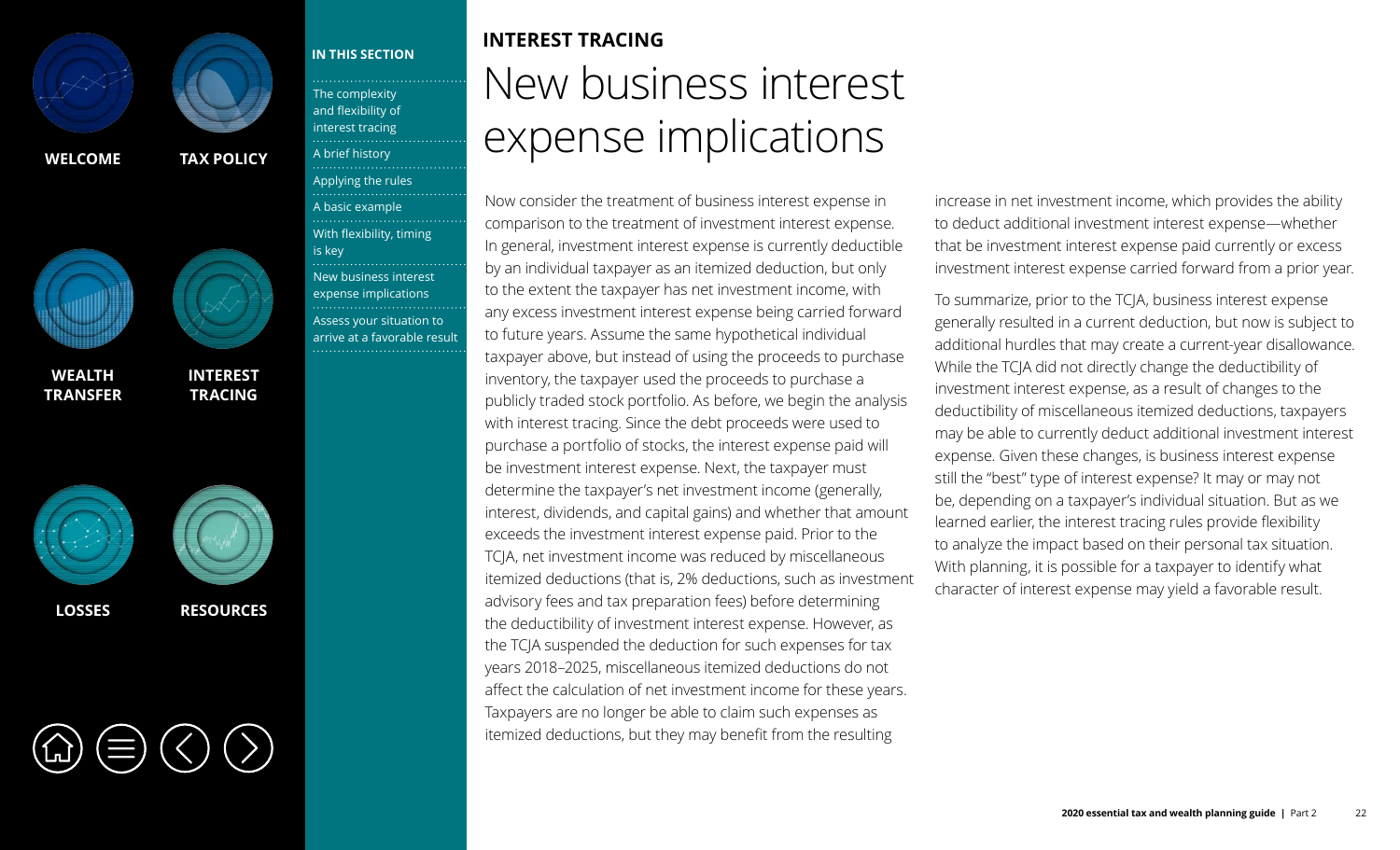<span id="page-8-0"></span>



**WEALTH [TRANSFER](#page--1-0)**





**[LOSSES](#page--1-0) [RESOURCES](#page--1-0)**

[With flexibility, timing](#page-4-0) 

**[INTEREST](#page-0-0)  TRACING**



The complexity [and flexibility of](#page-0-0)  interest tracing [A brief history](#page-1-0)

**IN THIS SECTION**

[A basic example](#page-3-0)

is key

[Applying the rules](#page-2-0)<br>………………………………

[New business interest](#page-6-0)  expense implications Assess your situation to arrive at a favorable result

### **INTEREST TRACING**

Assess your situation to arrive at a favorable result

Let's consider a final example. Assume that in a prior year, an individual taxpayer borrowed funds to acquire a new asset for their business, operated as a sole proprietorship, and thus has business interest expense. While reviewing their most recent tax return, the taxpayer notices that they are limited on the current deductibility of their business interest expense, and they expect this limitation may continue to apply for years to come. For this taxpayer, business interest expense may not be a favorable result, as they do not foresee being able to receive a current deduction for the business interest expense they incur. However, the taxpayer also has a significant amount of net investment income that would allow for deductibility of investment interest expense. Through proper planning, the taxpayer could repay the loan traced to the business asset and then, at a later date, the taxpayer could establish a new loan using those proceeds to acquire investment assets. Thus, the interest expense would be investment interest expense. This example illustrates not only the flexibility and complexity inherent in these rules, but also that with thoughtful planning and an understanding of the potential outcomes, a taxpayer can use the interest tracing rules to yield a favorable result.

### **The interest tracing rules provide flexibility** based on personal

tax situations.

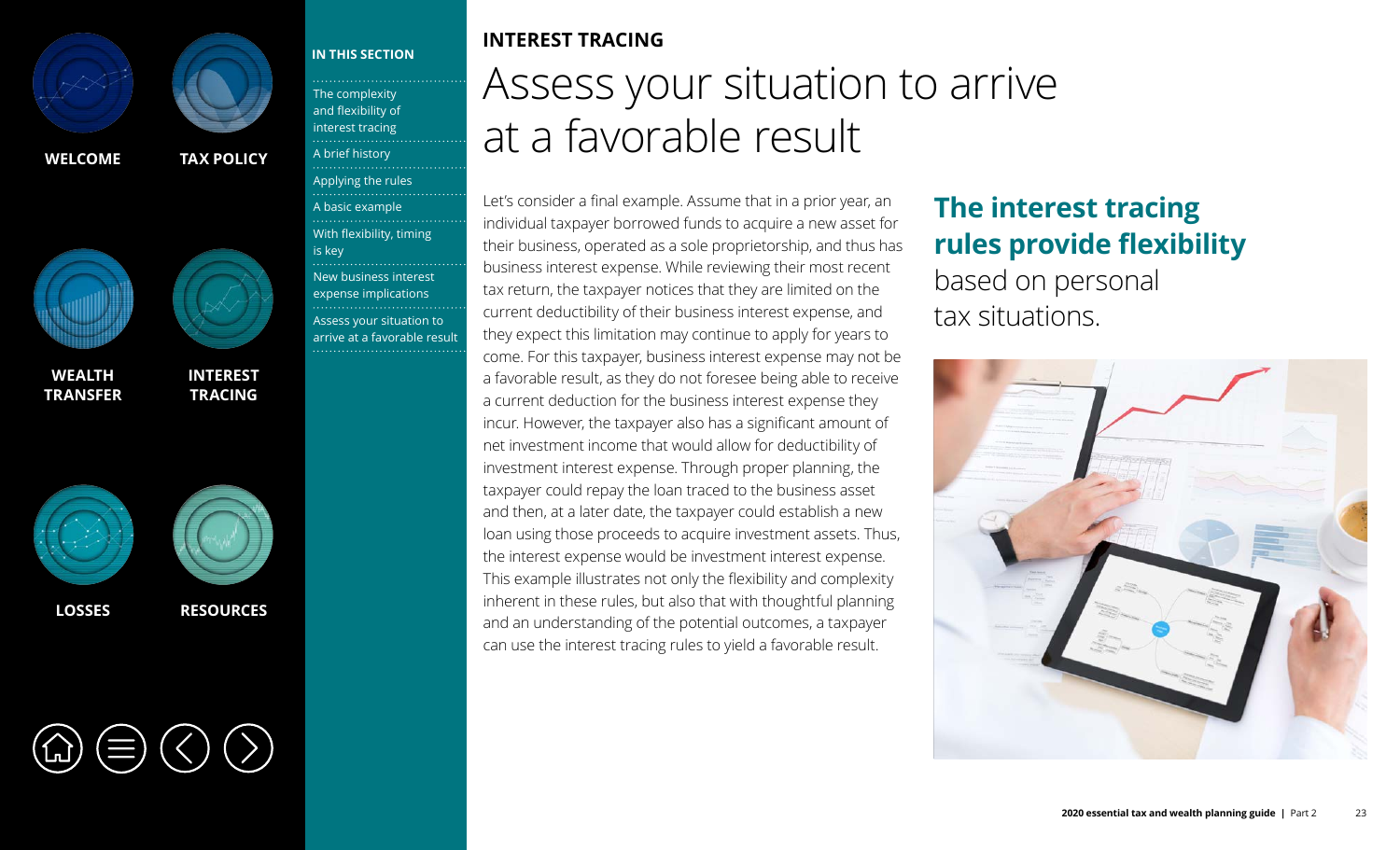

**IN THIS SECTION**

The complexity [and flexibility of](#page-0-0)  interest tracing [A brief history](#page-1-0)

[Applying the rules](#page-2-0) [A basic example](#page-3-0)

[With flexibility, timing](#page-4-0) 

[New business interest](#page-6-0)  expense implications Assess your situation to [arrive at a favorable result](#page-8-0)

is key

**[WELCOME](#page--1-0) [TAX POLICY](#page--1-0)**



**[INTEREST](#page-0-0)  TRACING**

**WEALTH [TRANSFER](#page--1-0)**





**[LOSSES](#page--1-0) [RESOURCES](#page--1-0)**

## **INTEREST TRACING**

Assess your situation to arrive at a favorable result

Some taxpayers may not have been aware of the complexity inherent in the interest tracing rules and how they should be applied to the interest expense incurred each year, while others may have been aware of and applied the interest tracing rules at the time they borrowed the funds, but have not revisited their analysis since. Regardless, the recent changes to the deductibility of business interest expense provide a good reason to revisit this analysis and determine whether the result of interest tracing is providing a favorable tax result and, if not, whether the flexibility of the interest tracing rules provides an opportunity for planning. Taxpayers should initiate conversations with their tax advisers around interest tracing and identify potential tax savings related to existing borrowings or anticipated future borrowings.

### **With thoughtful planning**

and an understanding of the potential outcomes, a taxpayer can **use the interest tracing rules to yield a favorable result.**